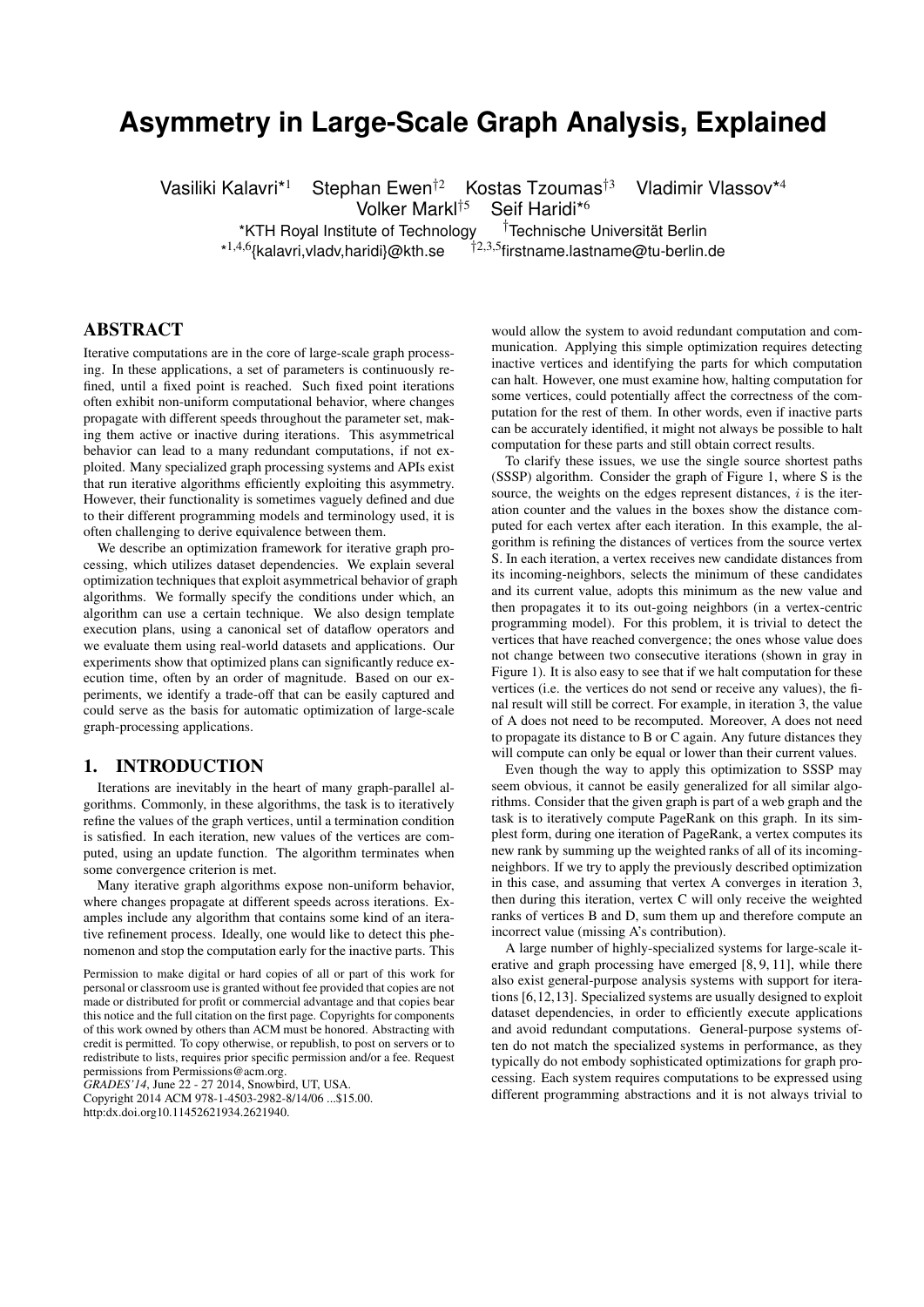

Figure 1: An Example Execution of SSSP

derive a mapping from one model to another. Pregel [9], for example, uses the vertex model and defines that if a vertex does not receive any messages during an iteration, it becomes deactivated and does not execute or produce messages in the subsequent superstep. GraphLab [8] realizes similar behavior with its adaptive execution mechanism. However, it is left to the developer to decide when it is safe to deactivate vertices or halt parts of the computation. This requires the user to understand both models and to carefully verify the correctness of the algorithm.

In this work, we present an overview of general optimizations for graph processing, in the presence of asymmetrical behavior in computations. We study the characteristics of several iterative techniques and we describe what these characteristics mean and how they can be safely exploited, in order to derive optimized algorithms. More importantly, we give the necessary conditions under which, it is safe to apply each of the described optimizations, by exploiting problem-specific properties. We use general-purpose dataflow operators to create template optimized execution plans, which can detect converged parts and avoid redundant computations, while providing functionality equivalent to this of Pregel and GraphLab. We evaluate the optimizations using two characteristic iterative algorithms, Connected Components and PageRank. We present extensive experiments using real-world datasets of varying sizes. We show that optimized algorithms can yield order of magnitude gains compared to the naive execution. Our contributions can serve as the foundation for building a cost-based optimizer that would relieve the programmer from the burden of manually exploiting asymmetry.

The contributions of this paper are the following:

- 1. A categorization of optimizations for fixed point iterative graph processing, using a common mathematic model.
- 2. A formal description of the necessary conditions under which the relevant optimizations can be safely applied.
- 3. A mapping of the optimization techniques to existing graph processing abstractions.
- 4. An implementation of template optimized execution plans, using general data-flow operators.

5. An experimental evaluation of the optimizations, using a common runtime.

The rest of this paper is organized as follows. In Section A we introduce the notation used throughout this document. In Section 2 we present four different iteration techniques. We describe the conditions, under which, each technique can be used and we make a connection between the described optimizations and existing graphprocessing systems. We also describe the implementation of each technique as a template execution plan, while we present our experimental results in Section 3. We discuss related work in Section 4 and conclude in Section 5.

# 2. GRAPH ITERATION TECHNIQUES

We use common graph notation to explain the different iteration techniques. Let  $G(V, E)$  be an invariant directed graph, where V is the set of vertices and  $E$  is the set of directed edges. We also define the following auxiliary problem constructs:

- the *solution set*, containing the values of all vertices in V .
- the *dependency set*, containing the in-neighbors of a vertex  $v_i$  and
- $\bullet$  the *out-dependency set*, containing the out-neighbors of  $v_i$ .

In the SSSP example of Figure 1, the initial solution set would be  $S_1 = \{0, na, na, na\}$  and the final solution set would be  $S_4 = \{0, 3, 4, 6, 7\}$ . The dependency sets for each vertex would be  $D_S = \emptyset$ ,  $D_A = \{S\}$ ,  $D_B = \{S, A\}$ ,  $D_C = \{A, B, D\}$  and  $D_D = \{B\}$  and the out-dependency sets  $U_S = \{A, B\}$ ,  $U_A =$  ${B, C}, U_B = {C, D}, U_C = \emptyset$  and  $U_D = {C},$  respectively.

If  $F$  is the update function defined over the domain of the values of the vertices of the iteration graph,  $F$  is decomposable and has a fixed point, then we can compute the fixed point by executing the following procedure:  $S_{i+1} := F(S_i, D)$  until  $S_{i+1} = S_i$ .

Next, we describe four graph iteration techniques. We introduce the general bulk technique and then describe three possible optimizations. For each optimization, we give the necessary conditions, under which the optimization is safe. We provide a proof of equivalence with the general-purpose technique in the Appendix.

#### 2.1 The Bulk Technique

During a bulk iteration, *all* the elements of the solution set S are recomputed, by applying the update function  $f$  to the result of the previous iteration. In the end of each iteration,  $S$  is updated with the newly computed values. The algorithm terminates when none of the values of the solution set changes, i.e. the newly computed  $S$ in iteration  $i$  is identical to the solution set of the previous iteration.

An implementation of the bulk processing model, using common data-flow operators is shown in Figure 2(a). The solution set  $S$  contains the vertices of the input graph and the dependency set  $D$ contains directed edges (in case of an undirected graph, each edge appears twice, covering both dependencies). In each iteration, the set of vertices is joined with the set of edges to produce the dependencies of each vertex. For each match, a record is emitted, having the target vertex as key. Then, records with the same key are grouped together and the update function is applied. The newly computed values are emitted and then joined with the previous values in order to update the solution set and check the convergence criterion.

## 2.2 The Dependency Technique

In the bulk case, a value of a vertex, when recomputed, may produce the same result as the one of the previous iteration. This may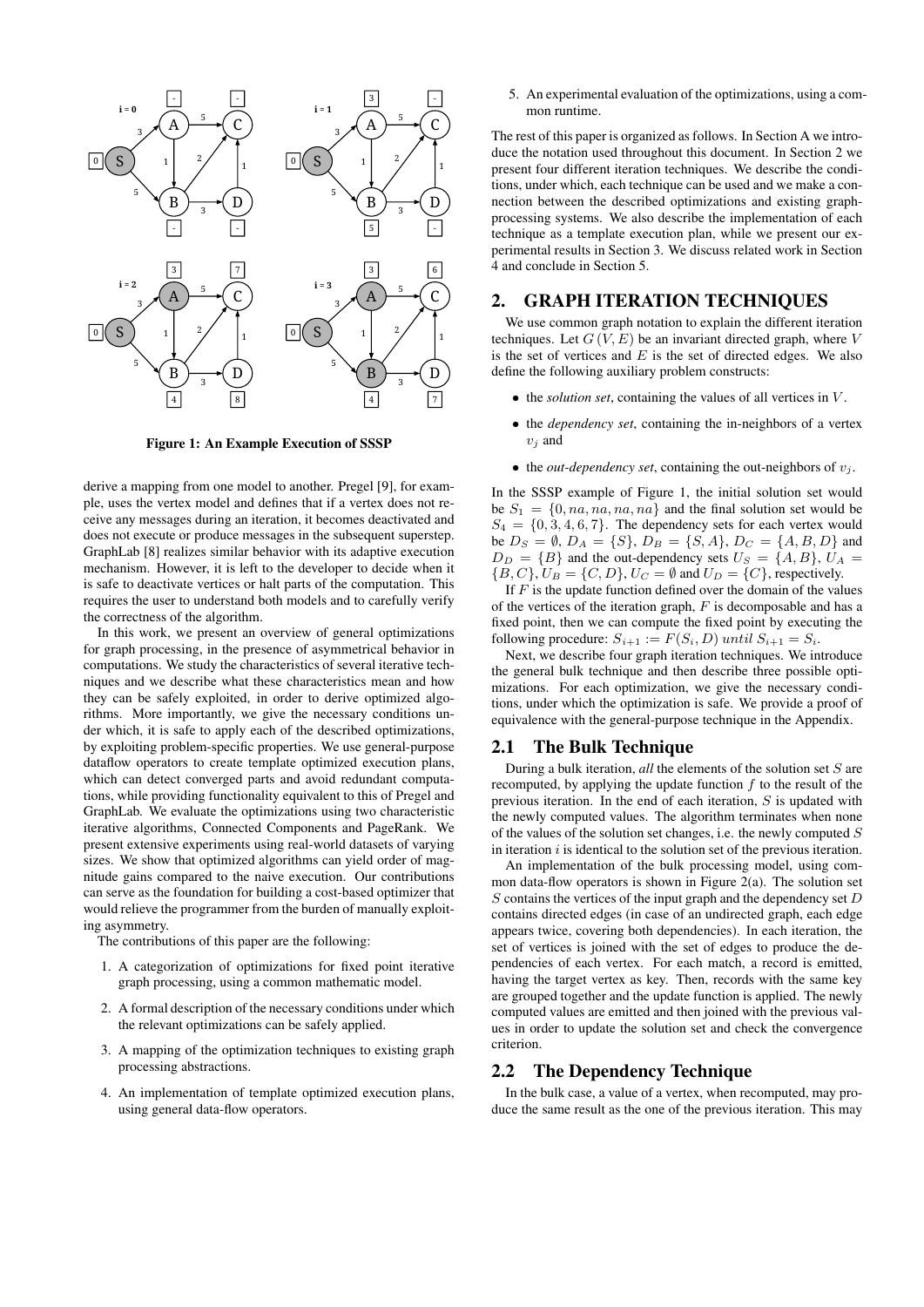

Figure 2: Graph processing techniques as data flow plans.

| <b>Iteration Technique</b> | Equivalent to Bulk?                   | Vertex Activation             | Vertex Update                        |
|----------------------------|---------------------------------------|-------------------------------|--------------------------------------|
| Bulk                       | n/a                                   | always                        | using values of all in-neighbors     |
| <b>Dependency</b>          | always                                | if any in-neighbor is updated | using values of all in-neighbors     |
| <b>Incremental</b>         | f idempotent and weakly monotonic     | if any in-neighbor is updated | using values of changed in-neighbors |
| Delta                      | f is linear over composition operator | if any in-neighbor is updated | using values of changed in-neighbors |

Table 1: Iteration Techniques Equivalence

happen because (a) either none of the values in the dependency set of the vertex has changed since the previous iteration or (b) applying the update function to the changed values happens to return an identical result. Ideally, we would like to only recompute the values of the vertices that are *guaranteed* to change value during an iteration. Instead, we can exploit the dependency set to safely select the vertices that are *likely* to change value in the next iteration.

We introduce two auxiliary sets, the *workset* W and the *candidate set* Z. In each iteration, W stores the vertices which have changed value since the last iteration and  $Z$  stores the candidate vertices for recomputation. In other words, Z contains the vertices whose *at least one* in-neighbor has changed value during the last iteration. Z is essentially an overestimation of the ideal set of vertices that are guaranteed to require recomputation.

The intuition behind this algorithm is that if a vertex of the iteration graph changes value, then, all its out-neighbors are likely to be affected by this change. On the other hand, if none of the dependencies of a vertex changes value, it is safe to exclude this vertex from the next computation, since recomputing the update function on the same arguments, would return an identical result.

An implementation of the dependency processing model is shown in 2(b). The workset W is isomorphic to the solution set S and contains only the records corresponding to the vertices that changed value during the previous iteration.  $W$  is joined with the dependency set to generate candidates, emitting a record with the target vertex id as the key for each match. The candidate vertices for recomputation are grouped to remove duplicates and joined with the dependency set on target vertex id, producing a subset of the dependency set. The resulting set serves as input to a subplan equivalent to the previously described bulk model, which only recomputes the new values of the vertices, whose at least one input changed during the previous iteration. The last join operator, only emits records containing vertices that changed values back to the workset.

## 2.3 The Incremental Technique

In some cases, the dependency technique can be further optimized. Specifically, if the function  $f_i$  is of the form  $f_i = t_1 \sqcup$  $t_2 \sqcup \cdots \sqcup \cdots t_n$ , where  $t_1, t_2, \cdots t_n$  represent independent contributions and  $f_i$  is *distributive* over the combination operator  $\sqcup$ , then we can optimize by only computing  $f_j$  on the changed values of the dependency set in each iteration and then, combine the result with the previous value. For example, if  $t$  is the identity function and the combination operator is  $minimum$ , then  $f_j = min(t(D_j)) =$  $t(min(D<sub>j</sub>))$ . In the graph of Figure 1, the value of node B depends on the values of nodes S and A, thus,  $D_B = \{S, A\}$ . Then,  $f_B =$  $min(t(value(S)), t(value(A))) = t(min(value(S), value(A))) =$  $min(value(S), value(A))$ . In the Appendix, we prove that, if f is also *idempotent* and *weakly monotonic*, then the combination can be reduced to applying  $f_i$  to the previous value and the partial result. Returning to the SSSP example, *minimum* is also idempotent  $(min(a, a) = a)$  and also weakly monotonic, since, for  $a \le a'$ and  $b \leq b'$ ,  $min(a, b) \leq min(a', b')$ .

The incremental technique uses the introduced above workset  $W$ , which, in every iteration, contains the elements of  $S$  that changed value since the last iteration and the candidates set  $Z$ , which contains the candidate elements for recomputation. Its implementation using common data-flow operators is shown in Figure 2(c). This execution plan takes  $W$  as input, which stores only the vertices with changed values. First, the workset is joined with the dependency set to generate the candidate set  $Z$ . The result is grouped by key and the update function is applied to each group. After the new values have been computed, only the parameters whose value has changed are emitted into the workset.

### 2.4 The Delta Technique

Ideally, for each change  $\delta x$  in the input, we would like to have an efficient function  $\delta F$ , such that:  $F(x \oplus \delta x) = F(x) \oplus \delta F(x, \delta x)$ where  $\oplus$  is a binary composition operator. In this ideal scenario,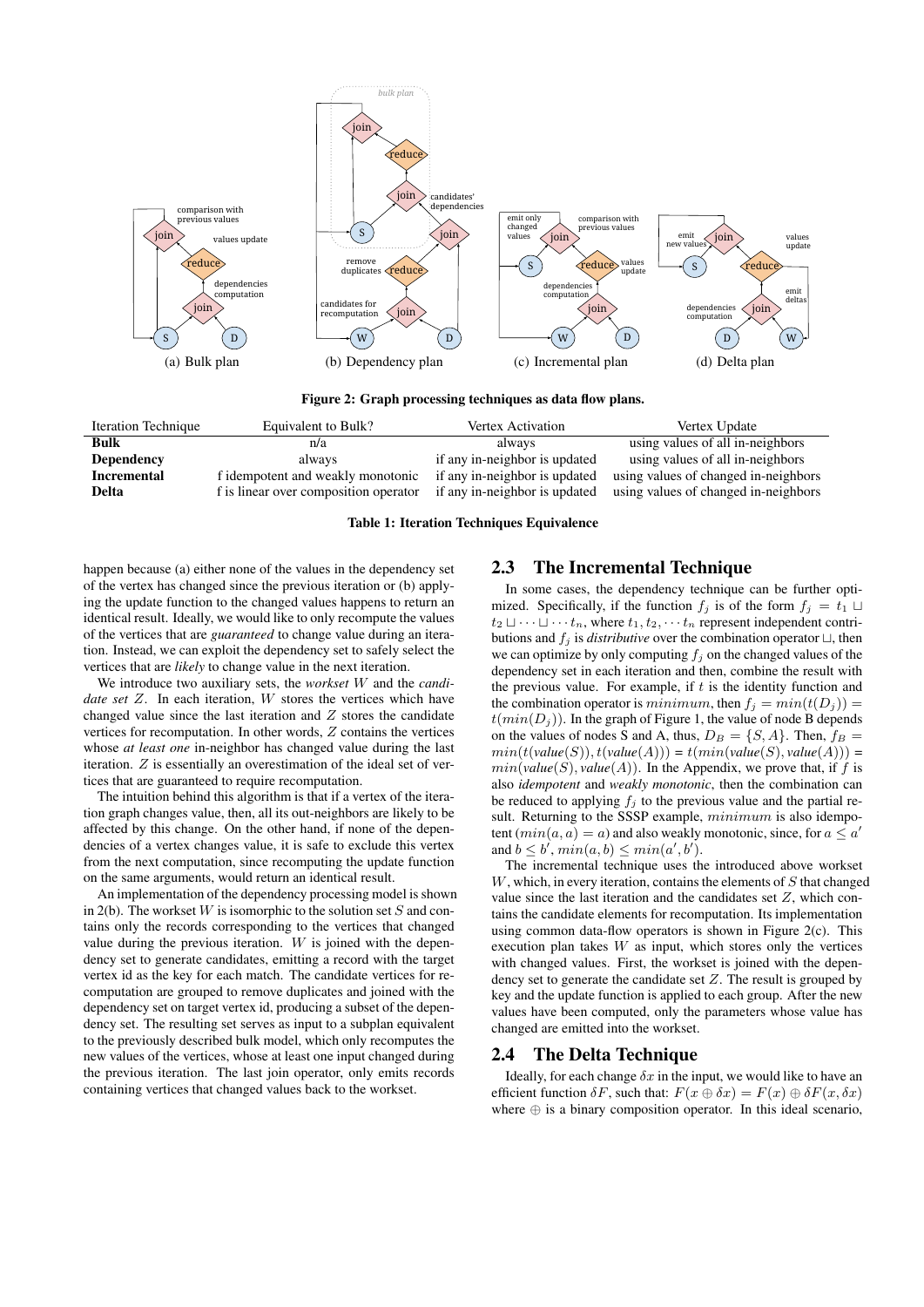we could propagate only the differences of values, or *deltas*, from each iteration to the next one. That would potentially decrease the communication costs and make the execution more efficient. However, there are two major factors one has to consider. First, it might not always be the case that computing  $\delta F(x, \delta x)$  is more efficient than simply computing  $F(x \oplus \delta x)$ . Moreover, even if we are able to find an efficient  $\delta F$ , combining its result with  $F(x)$  could still prove to be a costly operation. In the special case where the update function f is *linear* over the composition operator  $\oplus$ , then  $F(x \oplus \delta x) = F(x) \oplus F(\delta x)$ , in which case we can use the same function f in the place of  $\delta f$ .

For example, if  $f = sum(D)$ , this optimization is applicable. Let us assume that  $D^i = \{a, b\}$  and  $D^{i+1} = \{a', b\}$ , where  $a' =$  $a + \delta a$ . Then,  $f^{i+1} = sum(a', b) \Rightarrow f^{i+1} = sum(a + \delta a, b) \Rightarrow$  $f^{i+1} = sum(a, b, \delta a) = sum(f^i + \delta a).$ 

A data-flow execution plan implementing the delta technique is shown in Figure 2(d). In this plan, only the differences of values are propagated to the workset.

Table 1 summarizes the equivalence among the different techniques and the conditions for safely applying each optimization.

# 2.5 Iteration Techniques in Iterative and Graph Processing Systems

In the Pregel [9] model, an iteration corresponds to one superstep. The vertex-centric Pregel model naturally translates to the incremental iteration technique. The vertices receive messages from neighboring vertices and compute their new value using those messages only. The candidates set  $Z$  can be seen as maintaining the subset of the active vertices for the next superstep. The delta iteration technique can be easily expressed using the vertex-centricmodel, if vertices produce deltas as messages for their neighbors. To emulate a bulk iteration in the Pregel model, vertices simply need to transfer their state to all their neighbors, in every iteration. Vertices would remain active and not vote to halt, even if they do not have an updated state. Finally, emulating the dependency iteration in Pregel is not that trivial, since vertices in Pregel can only send messages to their out-neighbors. However, in the dependency technique, if a vertex is candidate for recomputation, it needs to *activate* all its in-coming vertices, therefore, it needs to send them a message. A way around this would be to add a pre-processing step, where all vertices send their ids to their out-neighbors. Then, when a vertex receives messages from the in-neighbors, it can use the ids to create auxiliary out-going edges to them. The computation could then proceed by using a three-step superstep as one dependency iteration: during the first step, vertices with changed values produce messages for their out-neighbors. During the second step, vertices that receive at least one message are candidates for recomputation and produce messages for all their in-neighbors, while the rest of the vertices become inactive. In the third step, the candidates for recomputation receive messages from all their in-neighbors and update their value.

GraphLab's [8] programming abstraction consists of the data graph, an update function and the sync operation. The data graph structure is static, similar to what we assume for the dependency set. GraphLab introduces the concept of the scope of a vertex, which is explicitly declared and refers to the set of values of a vertex and its neighbors. This scope corresponds to the dependency set in the bulk and dependency techniques and to the intersection of the dependency set of a vertex and the workset, in the incremental and delta iterations. Therefore, all four algorithms can be implemented by GraphLab, by computing the appropriate scopes.

PowerGraph [7] is a graph processing system for computation on natural graphs. It introduces the Gather-Apply-Scatter (GAS)

| System       | Bulk   | Dependency | Incremental | Delta |
|--------------|--------|------------|-------------|-------|
| Pregel       | $* *$  | ***        | ∗           | $* *$ |
| GraphLab     | ∗      | *          | $* *$       | $**$  |
| GraphX       | $* *$  | ***        | $\ast$      | $**$  |
| Powergraph   | $\ast$ | ***        | $\ast$      | ∗     |
| Stratosphere | $\ast$ | $**$       | $\ast$      | $**$  |

Table 2: Iteration Techniques in Graph and Iterative systems. \*: provided by default, \*\*: can be easily implemented, \*\*\*: possible, but non-intuitive

abstraction, which splits a program into these three phases. During the gather phase, a vertex collects information from its neighborhood, which then uses during the apply phase to update its value. During the scatter phase, the newly computed values are used to update the state of adjacent vertices. The GAS abstraction can be used to implement both the Bulk and the Incremental iteration plans, while the Delta plan is equivalent to PowerGraph's delta caching mechanism. The model does not intuitively support the dependency technique. However, it can be implemented in a similar way to the three-step superstep described for Pregel.

GraphX [12] is a graph processing library built on top of Spark [13], in order to efficiently support graph construction and transformation, as well as graph parallel computations. The programming model of GraphX is equivalent to that of Pregel and PowerGraph.

Stratosphere [2, 3] supports flexible plans in the form of a Directed Acyclic Graph (DAG) of operators. Iterations are implemented in Stratosphere as composite operators, which encapsulate the step function and the termination criterion. The implementation of the Bulk and the Incremental algorithms are described in [6]. Nevertheless, all of the algorithms described above can be easily implemented in Stratosphere.

Table 2 summarizes the support of each technique in popular graph processing and iterative systems. Most of the existing systems implement the bulk technique by default and special implementations of operators to support the delta optimization. These models assume that the update function has the required characteristics, or that it can be easily re-written, in order to fulfill the required conditions and, therefore, usually do not expose the implementation of an equivalent to the more general dependency technique. Indeed, it is usually trivial to derive an incremental or delta version of a typical aggregate update function. Apart from the cases when an incremental/delta version of the update function cannot be easily derived, the dependency technique can prove to be beneficial in cases when the properties of the update function are not known to the user, for example, if the function used belongs to an external library and the user has no access to its source code.

# 3. EXPERIMENTS

In this Section, we evaluate optimization strategies for graph processing, by examining two popular iterative algorithms. We implement the applications in Stratosphere [2, 3], an open-source general-purpose framework for large-scale data analysis, which has operators for common processing tasks, such as mapping, group and join. In [6], it is shown that Stratosphere iterations are comparable in performance with Spark and Giraph, even without using the optimizations discussed in this paper.

Our setup consists of an OpenStack cluster, using 9 virtual machines, each having 8 virtual CPUs, 16 GB of memory and 170 GB of disk space. Nodes run Linux Ubuntu 12.04.2 LTS OS.

We evaluate the performance of two iterative algorithms, Connected Components and PageRank. The update function of the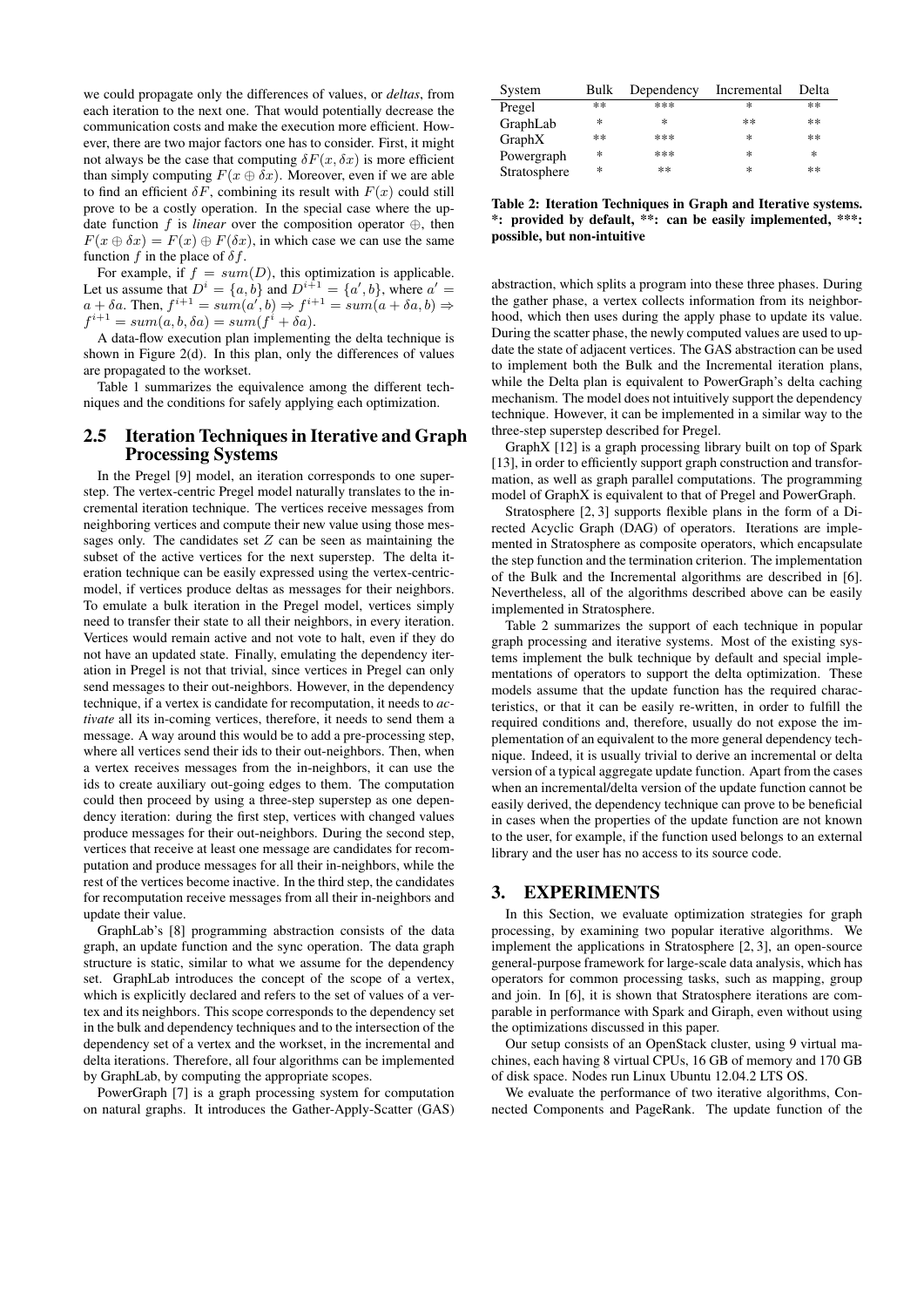

Figure 3: Updated Elements per Iteration. CC: Connected Components, PR: PageRank

Connected Components algorithm (minimum) satisfies the conditions of the incremental technique. Therefore, we implement this application using the Bulk, Incremental and Dependency plans. We execute the Connected Components plans using datasets from [1]. The update function of PageRank (summation of partial ranks) satisfies the conditions of the delta technique. Therefore, we implement this application using the Bulk, Delta and Dependency plans. Initial deltas can be derived from the difference between the uniform initial rank and the in-degree proportional rank. We execute the PageRank plans using datasets from SNAP [1] and the Laboratory for Web Algorithmics respectively [4, 5].

# 3.1 Results

Figure 3 shows the number of elements that actually change value in each iteration, for both the Connected Components and PageRank experiments. If this behavior is not accounted for, a lot of redundant computations will be performed. We also observe that the intensity of the phenomenon differs among datasets and depends on the dependency graph properties and the algorithm.

In Figures 4 and 5, we present execution time measurements for the Connected Components and PageRank algorithms, respectively. In each figure, we have plotted the execution time per iteration for the Bulk, Dependency and Incremental or Delta plan implementations. As expected, the time for all Bulk iterations is quite stable throughout the execution, for all the cases examined. Regarding the Dependency plan, we observe that in the first few iterations, it is consistently less efficient than the Bulk plan. This is due to the fact that the Dependency plan first needs to identify the candidate elements for recomputation and retrieve their dependencies. This pre-processing step imposes an overhead compared to the Bulk execution. When the amount of elements in the workset is close to the total amount of elements in the solution set, the overhead of the pre-processing is larger than the time saved by updating less elements. In the case of the Connected Components, the Dependency plan outperforms the Bulk plan in later iterations, for both the Livejournal and Friendster datasets. For the Livejournal dataset (Figure  $4(a)$ ), the execution time of the Dependency plan drops significantly after iteration 7. As seen in Figure 3, it is this iteration that the elements in the workset also greatly decrease. Regarding the Friendster dataset (Figure 4(b)), the execution time of the Dependency plan outperforms the Bulk plan after iteration 8, but its cost remains more or less stable until convergence, due to the much slower decrease rate of the workset elements, as seen in Figure 3. In the case of PageRank, we observe similar behavior for the Livejournal and Wikipedia datasets in Figures 5(a) and 5(b). The Dependency plan cost keeps decreasing as the workset is shrinking across iterations. Regarding the Twitter dataset, Figure 5(c) shows that the overhead of the pre-processing step remains dominant in the Dependency execution, during all iterations. This is in accordance to Figure 3, where we observe a much smaller decline in the workset size of the Twitter dataset, compared with the other datasets.

Unsurprisingly, the Incremental and Delta plans match the Bulk plan performance during the first iterations, while they significantly outperform it as the workset shrinks. In all cases, the optimized plans outperform the Bulk plan by an order of magnitude or more, as iterations proceed. Finally, we observe that the Delta plan always performs better than both the Bulk and the Dependency plans and its cost continuously decreases.

Our experiments show that the Incremental and Delta plans save a lot of redundant computations and should always be preferred over Bulk plans. However, these plans can be used only when the update function of the algorithm satisfies the conditions described in Section 2 for the incremental and the delta techniques respectively. What is more interesting to examine is when and how the more general Dependency plan can be used to speed up total execution time. Our results show that there is a trade-off that depends on the size of the workset. We intend to build a cost model that will be able to capture the overhead of the Dependency plan over the Bulk plan. We plan to use this cost model and the results of our analysis to build a cost-based optimizer to choose the most efficient iteration plan, at runtime.

### 4. RELATED WORK

To the best of our knowledge, no directly related work exists that categorizes and formalizes optimizations for large-scale graph processing. GraphX [12] is the work closest to ours. Like us, the authors realize that graph computations can be expressed using common relational operators, including joins and aggregations. Regarding optimizations, the system supports incremental computation, by maintaining a replicated vertex view, in memory. Our proposed execution plans are more general and do not rely on maintaining views, in order to implement incrementalization.

Delta and Incremental optimizations have been used in several other systems as well. REX [10] is a system for recursive, deltabased data-centric computation, which uses user-defined annotations to support incremental updates. It allows explicit creation of custom delta operations and lets nodes maintain unchanged state and only compute and propagate deltas. The system optimizer discovers incrementalization possibilities during plan optimization, while the user can also manually add delta functions to wrap operators, candidates for incrementalization. Naiad [11] is a stream processing framework which supports computation on arbitrarily nested fixed points. Naiad assumes a partial order, keeps a timestamped full-version history and responds to additions and subtractions of records by maintaining state.

## 5. CONCLUSIONS AND FUTURE WORK

In this work, we present a taxonomy of optimizations for iterative fixpoint algorithms. We describe ways to exploit asymmetrical behavior to implement optimized execution plans. We offer proof of equivalence between different approaches and we provide a mapping to existing iterative and graph processing programming models. We implement template execution plans, using common dataflow operators and we present experimental evaluation, using a common runtime. Our results demonstrate order of magnitude gains in execution time, when the optimized plans are used.

In the future, we plan to design a cost model to accurately predict the cost of subsequent iterations. Then, using information about the changed elements in the current iteration, a cost-based optimizer could be used to choose the most efficient execution plan, at run-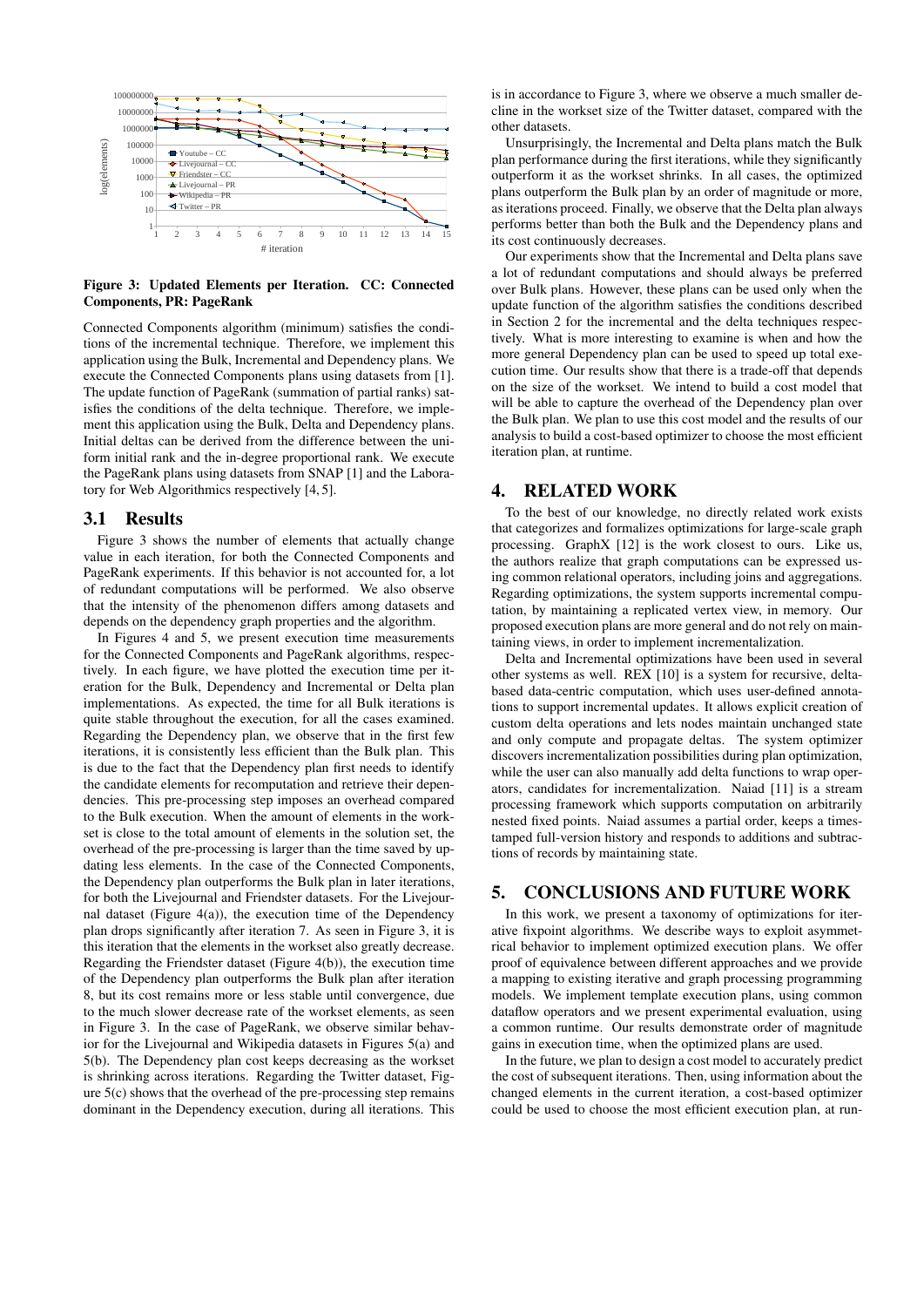![](_page_5_Figure_0.jpeg)

![](_page_5_Figure_1.jpeg)

![](_page_5_Figure_2.jpeg)

![](_page_5_Figure_3.jpeg)

time. We also intend to extend our proposed iteration plans to more general iterative algorithms. We plan to implement a set of iterative applications and compare performance with other iterative and graph processing systems.

# Acknowledgment

This work was supported in part by the Erasmus Mundus Joint Doctorate in Distributed Computing (EMJD-DC) funded by the Education, Audiovisual and Culture Executive Agency (EACEA) of the European Commission under the FPA 2012-0030, and in part by the End-to-End Clouds project funded by the Swedish Foundation for Strategic Research (SSF) under the contract RIT10-0043. Stratosphere is supported in part by the DFG (German Research Council), the FP7 Program of the European Union, and EIT ICTLabs.

# 6. REFERENCES

- [1] SNAP: Stanford Network Analysis Platform. http://snap.stanford.edu/index.html. [Online; Last accessed January 2014].
- [2] Stratosphere. http://getstratosphere.org. [Online; Last accessed January 2014].
- [3] D. Battré, S. Ewen, F. Hueske, O. Kao, V. Markl, and D. Warneke. Nephele/pacts: a programming model and execution framework for web-scale analytical processing. In *Proceedings of the 1st ACM symposium on Cloud computing*, pages 119–130, 2010.
- [4] P. Boldi, M. Rosa, M. Santini, and S. Vigna. Layered label propagation: A multiresolution coordinate-free ordering for compressing social networks. In *Proceedings of the 20th international conference on World Wide Web*, 2011.
- [5] P. Boldi and S. Vigna. The WebGraph framework I: Compression techniques. In *Proc. of the Thirteenth International World Wide Web Conference (WWW 2004)*, pages 595–601, Manhattan, USA, 2004.
- [6] S. Ewen, K. Tzoumas, M. Kaufmann, and V. Markl. Spinning fast iterative data flows. *Proc. VLDB Endow.*, 5(11):1268–1279, 2012.
- [7] J. E. Gonzalez, Y. Low, H. Gu, D. Bickson, and C. Guestrin. Powergraph: Distributed graph-parallel computation on natural graphs. In *Proceedings of the 10th USENIX Conference on Operating Systems Design and Implementation*, pages 17–30, Berkeley, CA, USA, 2012. USENIX Association.
- [8] Y. Low, D. Bickson, J. Gonzalez, C. Guestrin, A. Kyrola, and J. M. Hellerstein. Distributed graphlab: a framework for machine learning and data mining in the cloud. *Proc. VLDB Endow.*, 5(8):716–727, 2012.
- [9] G. Malewicz, M. H. Austern, A. J. Bik, J. C. Dehnert, I. Horn, N. Leiser, and G. Czajkowski. Pregel: a system for large-scale graph processing. In *Proceedings of the 2010 ACM SIGMOD International Conference on Management of data*, pages 135–146, 2010.
- [10] S. R. Mihaylov, Z. G. Ives, and S. Guha. Rex: Recursive, delta-based data-centric computation. *Proc. VLDB Endow.*, 5(11):1280–1291, 2012.
- [11] D. G. Murray, F. McSherry, R. Isaacs, M. Isard, P. Barham, and M. Abadi. Naiad: A timely dataflow system. In *Proceedings of the Twenty-Fourth ACM Symposium on Operating Systems Principles*, pages 439–455, 2013.
- [12] R. S. Xin, J. E. Gonzalez, M. J. Franklin, and I. Stoica. Graphx: A resilient distributed graph system on spark. In *First International Workshop on Graph Data Management Experiences and Systems*, New York, NY, USA, 2013. ACM.
- [13] M. Zaharia, M. Chowdhury, T. Das, A. Dave, J. Ma, M. McCauley, M. J. Franklin, S. Shenker, and I. Stoica. Resilient distributed datasets: A fault-tolerant abstraction for in-memory cluster computing. In *Proceedings of the 9th USENIX Conference on Networked Systems Design and Implementation*, NSDI'12, 2012.